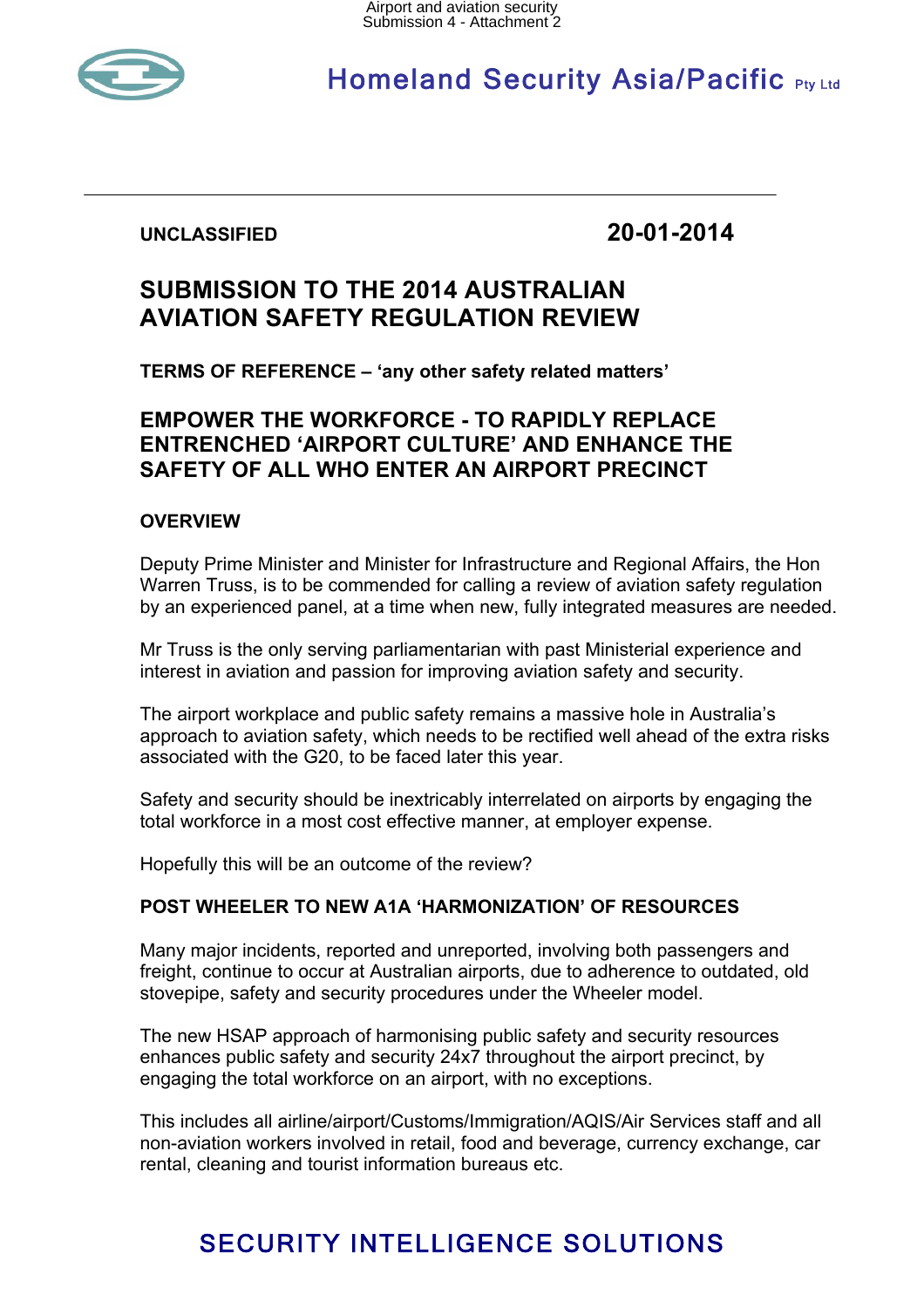### **THE RISKS**

All Australian commercial airports remain easy to access and vulnerable soft targets for terrorists and extremists, in fact anyone intent on doing harm or wanting to make a statement. This leaves airports wide open to the risk of closures and damage to infrastructure and aircraft, should a major incident occur.

Potential incidents include: bombings, fires, explosions, shootings, gas or fuel leaks; or a crucial denial of service attack; computer IT interference with aircraft, airport control systems or air traffic control. Many inbound international aircraft arriving direct en route to BNE/SYD/MEL from the US are at a critical fuel stage 200k from the Australian coast!

Closure of a major capital city airport would be a billion-dollar-a-week hit on the economy (GDP) and would have a damaging impact on tourism and Australia's reputation as a safe destination.

ASIC passes are abused and misused daily. Security cleared ASIC pass-holders routinely enable everyone from relatives, to dubious friends and casual cleaners, to gain access to all areas of the nation's airports. Airport unions have campaigned for more than a decade, for a severe tightening of the access process.

Commercial aircraft are left refuelled, unlocked and un-guarded on many airports overnight – nationwide.

Airport owners ignore the requirement for capital city terminals to stage annual evacuation exercises and have actively blocked the call for passenger photo-ID verification at departure gates; a requirement in other countries.

It is a simple process to consign an IED as freight on commercial flights from regional and rural airports, timed to detonate on approach to a capital city airport or for the item to be loaded onto an international flight.

The most recent incident involving a Qantas Link regional service occurred on Tuesday 14 January 2014. This required the evacuation of T2 at Sydney Airport, when unscreened passengers arriving from Armidale entered a sterile area.

http://news.ninemsn.com.au/national/2014/01/14/15/29/security-breach-forces-sydneyairport:evacuation

#### **G20**

Militants and Jihadists have demonstrated a resurgence of their activities against the Western world. ASIO is expressing concern for the future safety of Australia.

Terrorists are well organised, trained; and undertake extensive planning to cause havoc to achieve mass casualties and destruction of infrastructure to further their cause.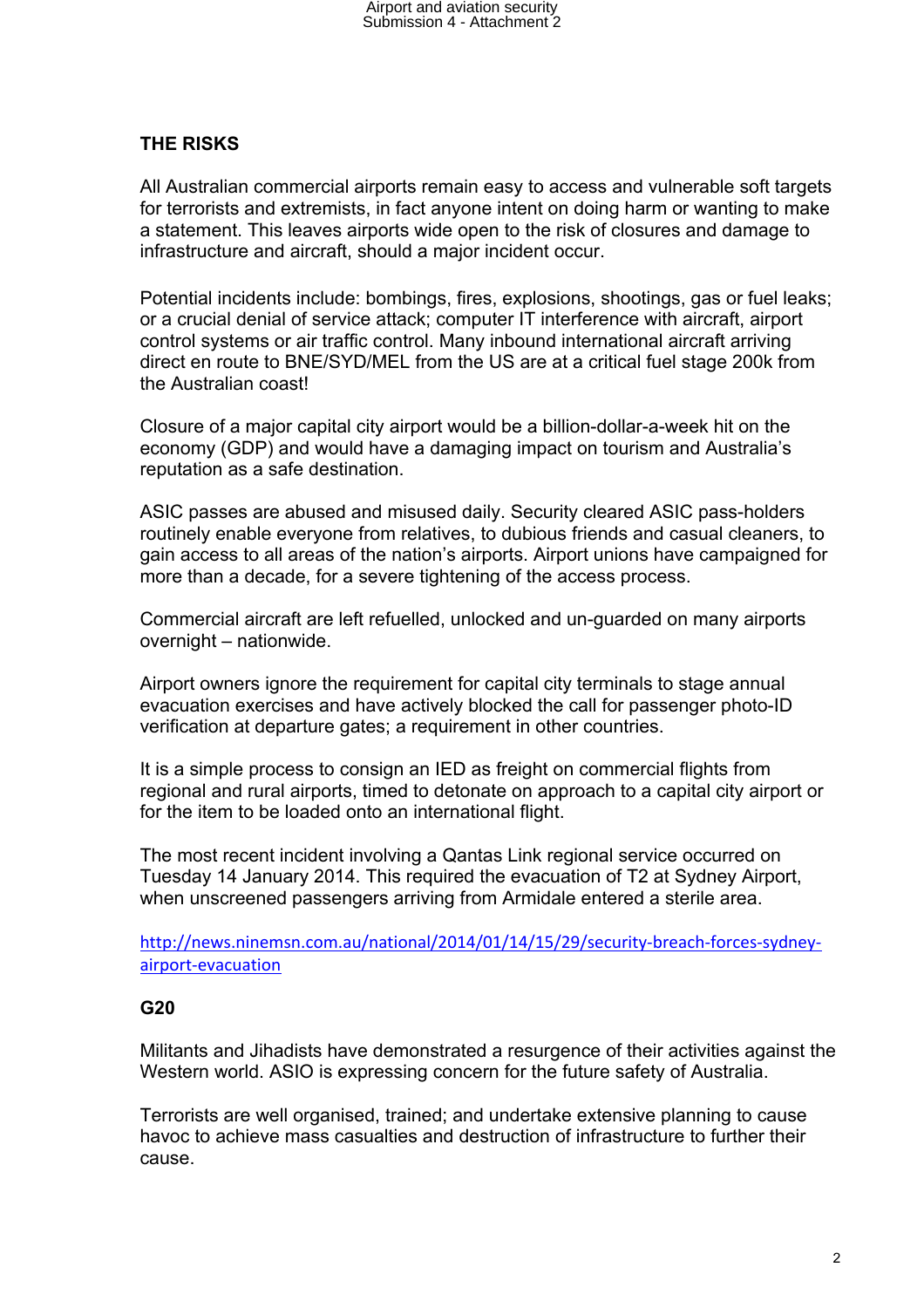This year, Australia hosts G20 meetings in Brisbane, Sydney and Cairns. The hosting honour comes with a history of planned violence and disruption in cities where meetings have been held. The G20 is a catalyst for disgruntled and violence prone individuals, groups and Islamic fundamentalists.

It is easier to undertake a terrorist strike on an airport from 'landside' than 'airside'. G20 security planning focuses reliance on a large contingent of AFP and ADF personnel in Brisbane, in the home State of Mr Truss and AG, Senator George Brandis QC! The AFP is highly professional and does some great work, but cannot be everywhere to counter risk; whilst greater monitoring can be achieved with an empowered workforce, to augment AFP resources.

A 'ring of steel' did not stop a dangerous prank being perpetrated by the ABC's 'Chaser' crew, when it successfully gate-crashed 2007 APEC security in Sydney with a fake 'Delegate limousine'.

Savvy terrorists, (both home grown and imported) and professional demonstrators are less likely to arrive in Australia via BNE, than other gateway airports. Instead some will choose entry points such as Adelaide, Darwin and Perth; and then travel to Brisbane via regional airports, such as Lismore or Grafton, or by road, or rail.

Bombing of any major Australian airport during the G20 would be a global Public Relations victory for the perpetrators and a disaster for the Australian Government.

Mr Truss confirmed in late December 2013, more than 300 convicted criminals were issued ASIC/MSIC passes on appeal, under the previous Government. This astonishingly flawed decision was reportedly justified on the basis applicants were not deemed 'terrorist threats'.

There is an urgent need to enhance employment screening of all people who work on airports.

This will reduce crime levels, employee staff management problems and improve efficiencies, productivity, service delivery, as well as enhancing safety and airports' reputation for customer service and making air travel a friendlier experience.

Normal, acceptable employment screening practices, should include police checks, medical certificates and at least three referee checks to enhance the suitability of people employed on airports.

The employment of people on airports with a history of crime or other issues, such as drug/steroid use fosters a culture of negative work practices and should be discouraged.

Improved efficiency and productivity on airports will come from employing people with a good attitude, correct qualifications, background and work history.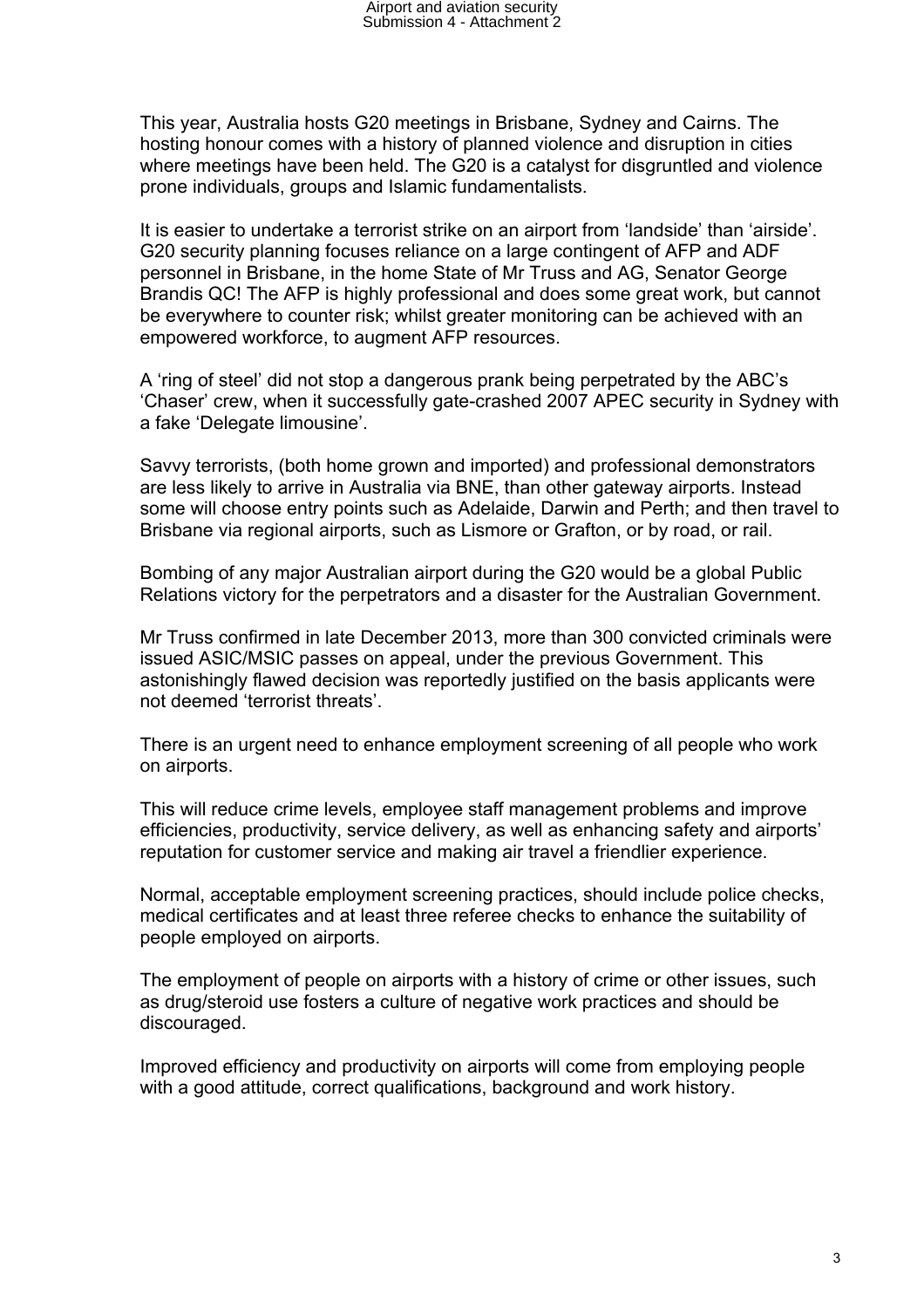# **AIRPORTS AND CRIME**

For many years, police have been well aware of criminal activities, including drugs and guns entering Australia via major airports and then moved around Australia through other airports. On occasions Government employees on airports and gangs have been involved.

## **GROWING THREAT**

The environment has changed. Australian citizens are now participating in terrorist training and Middle East conflicts and being radicalised against Australian values and culture, as reported by ASIO.

There are 66 Australians known to have been trained in Afghanistan and Pakistan by al Qaida and other terrorist groups, who all flew out of Australian airports and then returned home via capital city airports.

Terrorist cells such as al Qaida usually consist of six to 10 members, which mean there may be at least six unrelated 'sleeper cells' in Australia.

More than 100 Australian Islamic extremists are known to have been fighting in Syria. They all left home via Australian airports and will eventually return by air, radicalized with battlefield and bomb-making experience ready to train others. ASIO has reportedly confiscated 38 Australian passports in the past 18 months and cancelled 20 in December, to stop citizens training and fighting with overseas terrorists,

Another 22 Australian Muslim fanatics disappeared in Yemen, after drone attacks eliminated some high profile terrorists. If they are still alive, they will return to Australia on commercial flights, through Australian airports.

These dangerous Australians pose a major risk to National Security and the Australian way of life. New, enhanced, fully integrated public safety and security measures which prevent/mitigate terrorist acts and expose others including radicalized Australians from targeting our airports, are a necessity. Australia must 'harmonise' all measures and move on from current old hat 'stovepipe' methods to an all-inclusive approach, which uses all resources.

## **MITIGATION SOLUTION**

The value and engagement of all members of an airport workforce, referred to as *'HUMINT'* (Human Intelligence/Intervention/Monitoring) to detect, report and mitigate safety/security risks has been underestimated, overlooked or ignored, in Australia.

The focus has been on police presence designed to create 'a perception of security'; airport security patrols, CCTV, physical controls, scanning, X-raying of items and the use of wands.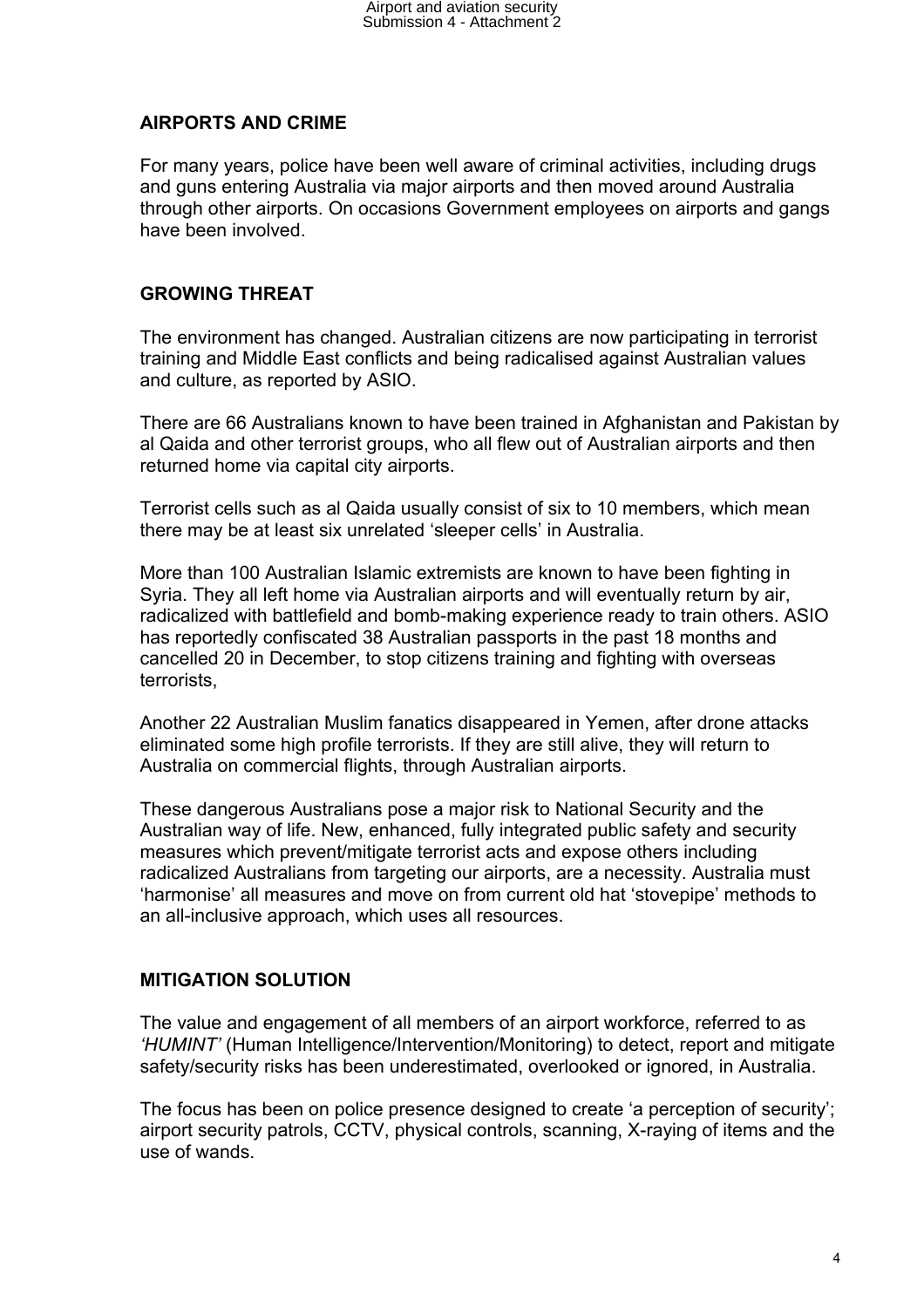A change has occurred in major industries ranging from retail, to resources, to the finance sector where employees are now much more engaged and given a role in enhancing efficiencies and productivity. This 'harmonization' approach needs to be introduced on all airports and major infrastructures. The PRC is an early adopter of 'harmonization' and rolling the process out on airports.

Some of the world's biggest and best airports have reduced the presence of uniformed, heavily armed police and security personnel, which are known to increase passenger anxiety levels and dampen travel ambitions.

The added engagement and role of the workforce is the most cost effective way to improve the safety of airport workers, flight crews, millions of passengers and visitors to airports. *'HUMINT'* better secures airports, including all transactions, from airfreight to the safety of tourists and enhances the safety of residential suburbs around airports or in flight paths

#### **HSAP RECOMMENDATIONS**

*1) Every member of an airport workforce,(from cleaners to fast food workers to management) to be trained and inducted to undertake a safety and security role when on the precinct, enabled and empowered to immediately detect, locate and report any incident or suspicious activity. A1A (AVSEC-1-ALERT<sup>M</sup>) is the only fully integrated 'harmonization' training package, delivered face-to-face or on-line, in any language. Initial A1A rollout has been applauded by airport staff.*

All who work on an airport have a role in protecting their workplace. Reliance on CCTV, scanners, uniformed security/ AFP officers / State police are only part of the AVSEC mix. These measures cannot provide best practice maximum coverage of the precinct, from the taxi rank to 'airside' to maintenance areas, to food delivery.

HSAP experts with more than 150 years combined security/intelligence, law enforcement, crisis management and airline experience have developed AVSEC-1- ALERT<sup>™</sup> (A1A) - a fully integrated, all inclusive approach to airport public safety and security. A1A surpasses the nine-year-old "Wheeler Review".

First deployed in Victoria, on LINFOX-owned Avalon Airport, A1A was created to help overcome blinkered, out-dated, stovepipe/silo methodology still used on airports. A1A is designed to engage, train, empower and convert the nation's **300,000 strong** airport workforce, into an army of 600,000 active 'eyes and ears'!

In many other areas of the national workplace, job candidates are expected to obtain qualifications applicable to the role they seek, at their own expense. Employers can use existing compulsory training budgets to safeguard their staff and their workplace.

The anomaly is the lack of effective public safety/security induction training for all workers at designated 'Places of Mass Gathering' including airports, seaports, and major rail and bus terminals. There is nothing in place to enable every member of the national airport workforce to report anything out of the ordinary – on site.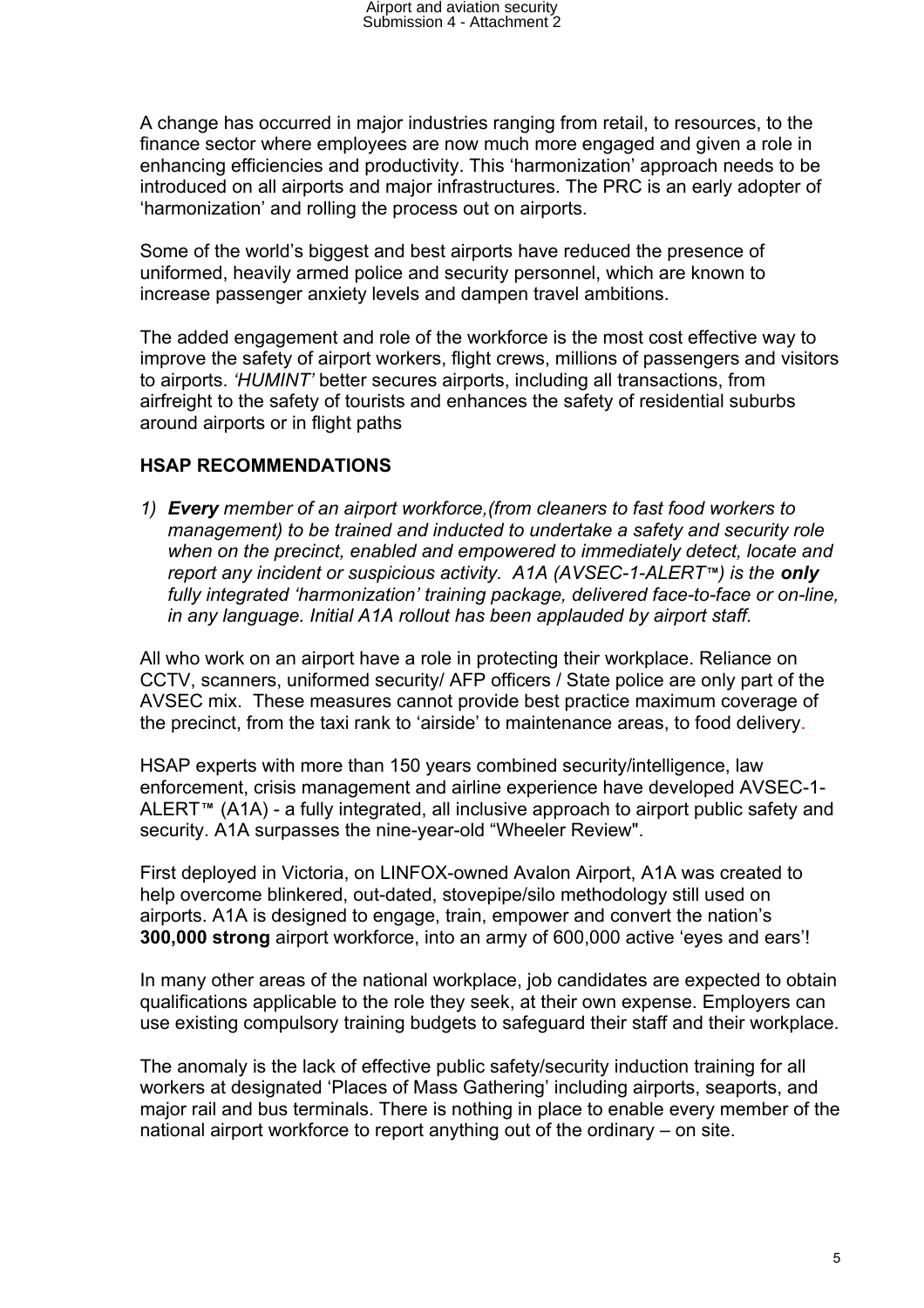The AFP 'Airport Watch' remains flawed, because it is a classic stovepipe model and requires the public to provide information to a call centre in Canberra, preventing real time reporting and response on the airport.

A1A is designed to change the entrenched 'security culture' on Australian airports.

A1A enables the total airport workforce to have a role in identifying and reporting anything unusual, suspicious, dangerous or criminal. We strongly recommend A1A be quickly implemented on the Brisbane, Cairns, Gold Coast, Sunshine Coast, Lismore and Grafton airports, ahead of the upcoming 2014 G20 Summit.

A1A is the only package formally endorsed by the TWU of Australia and AIPA (Australian and International Pilots Association) and meets all UN ICAO Chapter 17 training requirements for delivery on airports, in 191 member countries.

- *2) Employment Screening. All people who work on airports should be subject to biannual police checks, provide three different and non-related referee checks, and provide medical health checks. This will enhance the quality of staff, improve efficiencies and productivity, reduce crime and criminality and make airports a friendlier safer place.*
- *3) The practice of using casual, untrained baggage handlers, who have not been cleared by ASIO, should be banned nationwide.*
- *4) For the G20, recovery preparation procedures should be put in place to cover any issues which may impact on international aircraft 200 k off-shore on approach from the US when fuel levels are critical. Any deviation may cause major issues.*
- *5) Continuous upgrading of IT security is vital, including access control measures and blocking unauthorised access to IT hardware.*
- *6) Verification of traveller. Prior to boarding an aircraft the name on the passenger boarding pass needs to be confirmed by the person travelling at the gate, by presenting appropriate photo ID, such as a driver's licence, passport, library or club membership card.*
- *7) Day prior to and during the G20 the following should be addressed:*
	- *a) Water bottles should not be carried onto aircraft. (Acid and other chemicals may be used as a weapon.)*
	- *b) No vehicles to be parked outside the fence at the end of runways as they could be used to launch a weapon or fire a missile. (Shoulder launched missiles stolen some years ago from the Army Weapons facility in NSW have not been recovered )*
	- *c) Stricter controls, including inspection of hand luggage, laptops and IPhones taken onto aircraft during the G20 should be considered. (Plastic guns, mobile phone & key ring guns and plastic explosives can remain undetected.)*